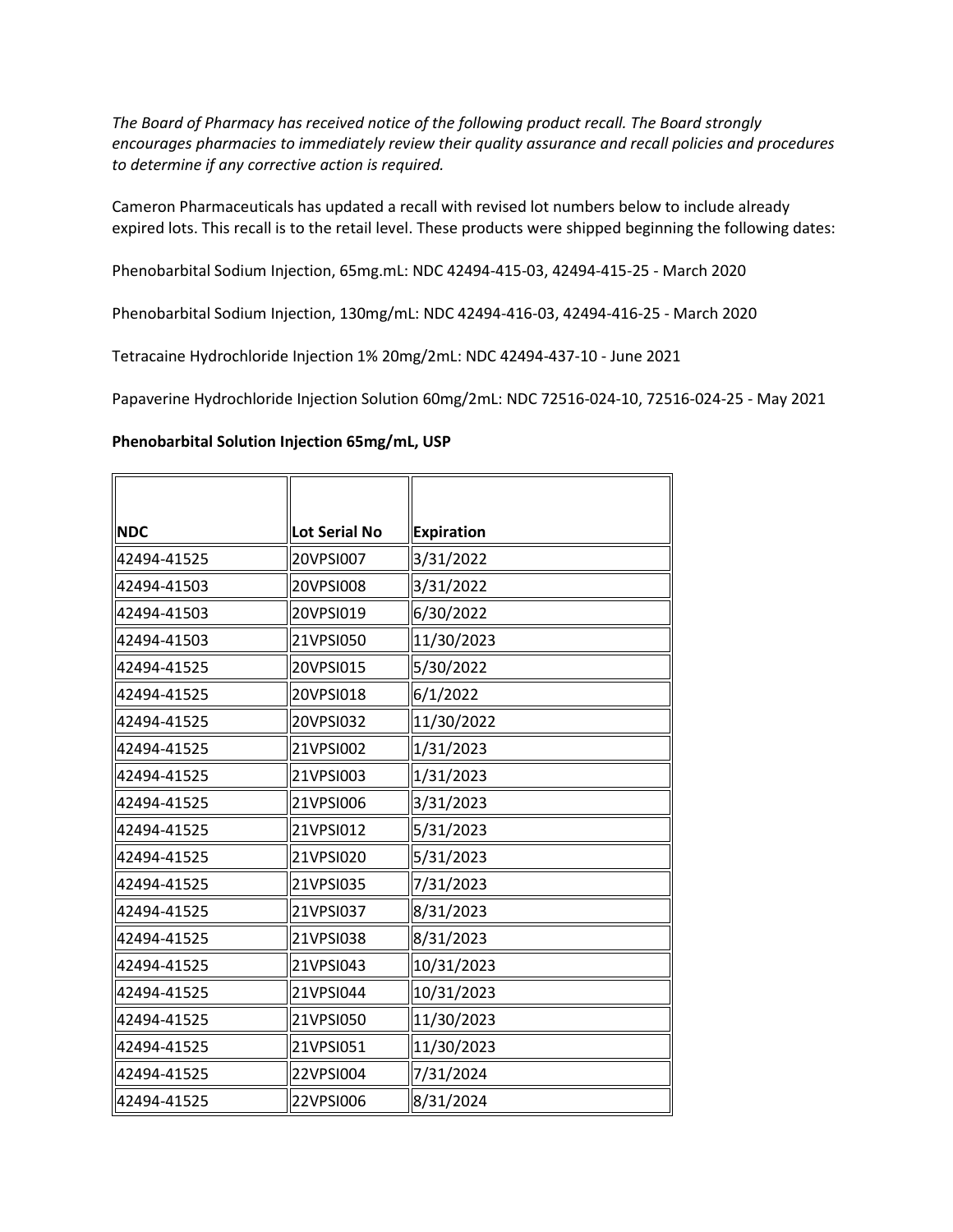| <b>NDC</b>  | Lot Serial No | <b>Expiration</b> |
|-------------|---------------|-------------------|
| 42494-41625 | 20VPSI011     | 4/30/2022         |
| 42494-41625 | 20VPSI014     | 5/31/2022         |
| 42494-41625 | 20VPSI020     | 7/31/2022         |
| 42494-41625 | 20VPSI022     | 7/31/2022         |
| 42494-41625 | 20VPSI023     | 7/31/2022         |
| 42494-41625 | 21VPSI007     | 3/31/2023         |
| 42494-41625 | 21VPSI013     | 5/31/2023         |
| 42494-41625 | 21VPSI027     | 6/30/2023         |
| 42494-41625 | 21VPSI039     | 8/31/2023         |
| 42494-41625 | 21VPSI042     | 10/31/2023        |
| 42494-41625 | 21VPSI049     | 11/30/2023        |
| 42494-41625 | 21VPSI052     | 12/31/2023        |
| 42494-41625 | 22VPSI005     | 7/31/2024         |
| 42494-41625 | 22VPSI007     | 8/31/2024         |
| 42494-41603 | 22VPSI007     | 8/31/2024         |
| 42494-41603 | 20VPSI009     | 3/31/2022         |
| 42494-41603 | 20VPSI020     | 7/31/2022         |
| 42494-41603 | 21VPSI039     | 8/31/2023         |
| 42494-41603 | 22VPSI005     | 7/31/2024         |

**Phenobarbital Solution Injection 130mg/mL, USP** 

## **Tetracaine1% 20mg/2mL**

| <b>NDC</b>  | Lot Serial No | Expiration |
|-------------|---------------|------------|
| 42494-43710 | 21VTHI017     | 5/31/2023  |
| 42494-43710 | 21VTHI018     | 5/31/2023  |
| 42494-43710 | 21VTHI019     | 5/31/2023  |